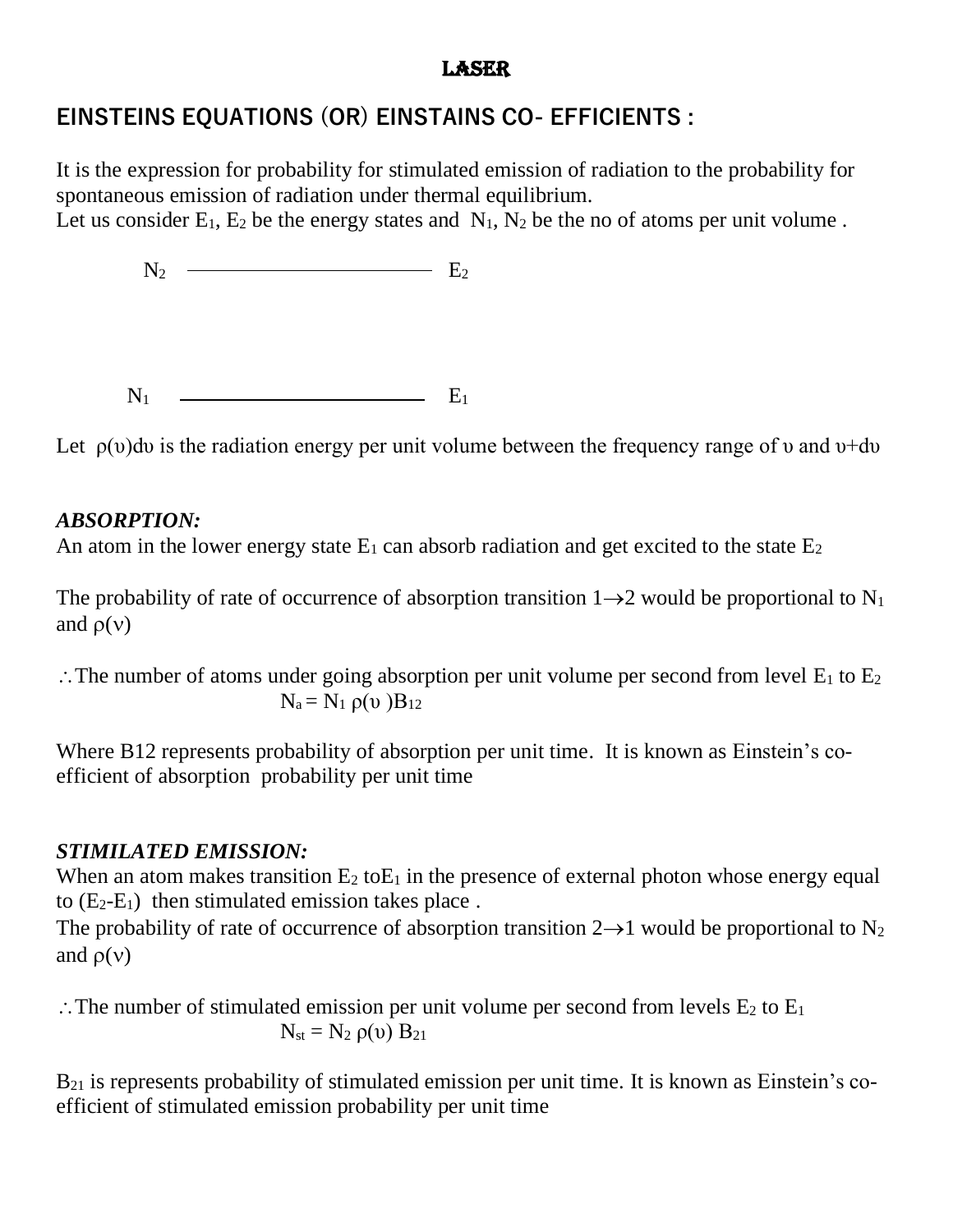*SPONSTANEOUS EMISSION:* An atom in the level E<sub>2</sub> can also make a spontaneous emission by jumping in to lower energy level  $E_1$ .

The probability of rate of occurrence of absorption transition  $2\rightarrow 1$  would be proportional to N<sub>2</sub>

 $\therefore$  The number of spontaneous emission per unit volume per second from levels  $E_2$  to  $E_1$  $N_{\rm sn} = N2A_{21}$ 

A<sup>21</sup> represents probability of spontaneous emission per unit time. It is known as Einstein's co-efficient of stimulated emission probability per unit time

Under steady state  $(dN / dt) = 0$ 

 $\therefore$  No of atoms under going absorption per second = no of atoms under going emission per second

$$
\therefore N_1 \rho(v)B_{12} = N_2 \rho(v)B_{21} + N_2 A_{21}
$$
  
\n
$$
N_2 A_{21} = N_1 \rho(v)B_{12} - N_2 \rho(v)B_2
$$
  
\n
$$
= \rho(v) (N_1B_{12} - N_2B_{21})
$$
  
\n
$$
\Rightarrow \rho(v) = N_2 A_{21} / (N_1B_{12} - N_2B_{21})
$$
  
\n
$$
= A_{21} / [(N_1 / N_2)B_{12} - B_{21})]
$$
  
\n
$$
= (A_{21} / B_{21}) [1 / \{(N_1 / N_2) (B_{12} / B_{21})\} - 1] \rightarrow (1)
$$

Since , from law of distribution we know that

 $N_1 / N_2 = exp(E_2 - E_1) / k_B T = e^{h\nu / kT}$ Here  $K_B = K \& (E_2 - E_1) = hv$ 

Substituting N1 / N2 in equation 1

We get

$$
\rho(v) = (A_{21}/B_{21}) [1 / \{ (e^{hv/kT})(B_{12}/B_{21}) \} - 1] \rightarrow (2)
$$

From Planck's radiation formula

$$
\rho(v) = (8\pi h v^3 / c^3) [1 / (e^{h v / kT}) - 1]
$$
  $\rightarrow$  (3)

from equation  $(2)$  and  $(3)$ 

$$
(A_{21}/B_{21}) = (8\pi h v^3 / c^3)
$$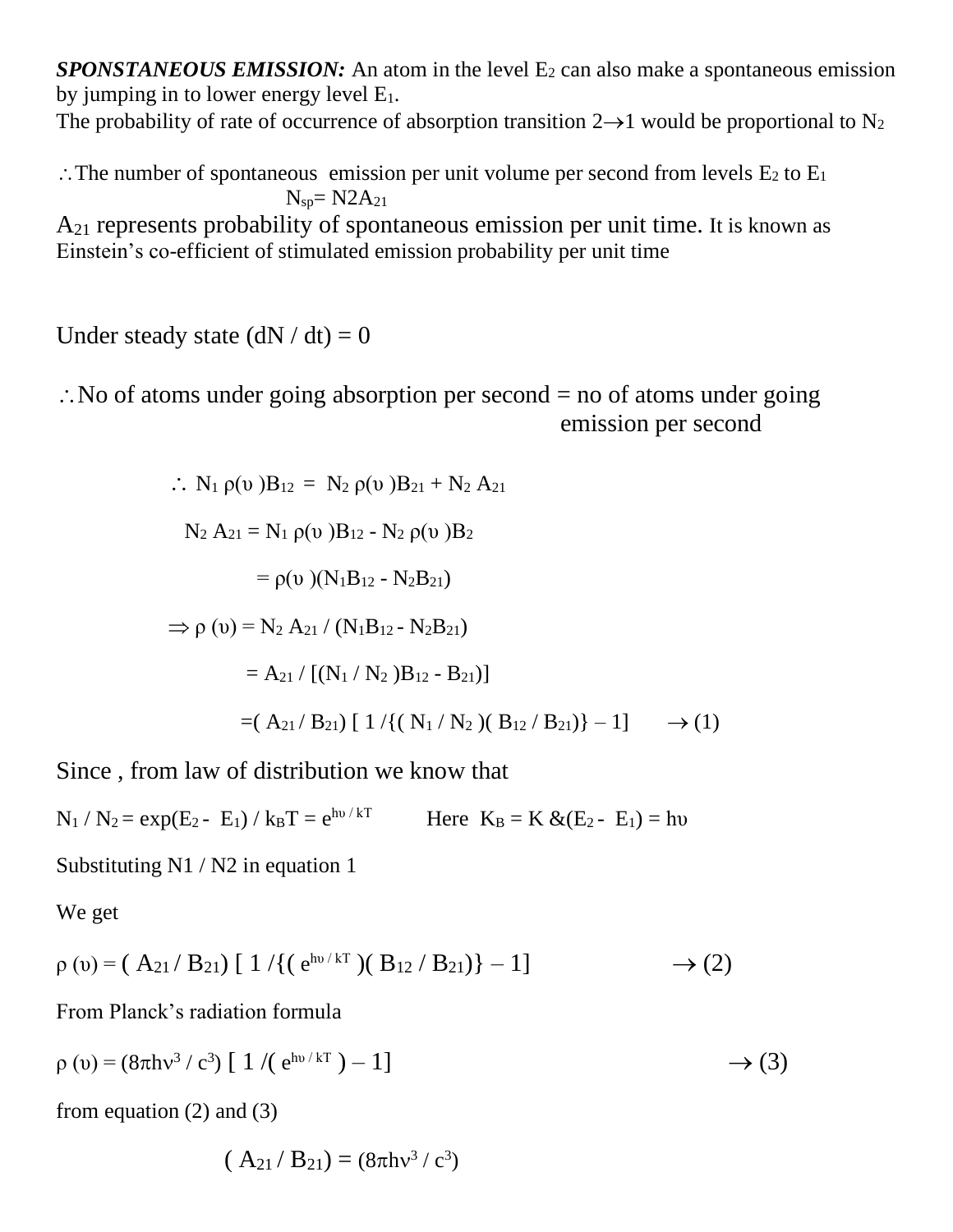$$
( B_{12} / B_{21} ) = 1
$$

For stimulated emission to be predominant, we have

 $A_{21}$  /  $B_{21}$  << 1

## *POPULATION INVERSION:*

Under ordinary condition s of thermal equlibrium, The no of atoms in higher energy level is less than the no of atoms in lowest energy level. So that there is negligible Stimulated emission compared with absorption.

By some means, if the number of atoms in higher energy state be made sufficiently larger than the number of atoms in lower energy state, then the stimulated emission is promoted. The situation in which the number of atoms in higher energy state exceeds the number of atoms in lower energy state is known as Population inversion

A light photon (frequency  $v$ ) is incident on an atom which is already in excited energy state  $E_2$ This atom decays to a lower energy state  $E_1$ , emitting a photon of frequency v. the emitted photon is in perfect coherence .

If these two photons are incident on two other atoms in the state  $E_2$  then they give rise to the emission of two more photons. Thus resulting in four coherent photons. This process continues and the intencity of light beam increases exponentially. This increase in intensity is known as "Light Amplification"

Population inversion is achieved by pumping the atoms from the ground level to the higher energy level through optical (or) electrical pumping.

The method of raising the particles from lower energy state to higher energy state is called "Pumping".

Different methods of atomic excitations are adopted in different types of LASER

- 1. Excitation by Strong source of light optical pumping
- 2. Excitation by electron impact electrical pumping
- 3. Excitation by Chemical reaction –Chemical pumping
- 4. Excitation by Supersonic gas expansion gas dynamic pumping etc.

The states of system, in which the population of higher energy state is more in comparison with the population of lower energy state, are called "Negative temperature state". A system in which population inversion is achieved is called as an active system.

# **DIFFERENMT TYPES OF LASES:**

- 1. Solid state laser Ruby laser, Nd-YAG laser
- 2. Gas laser He-Ne laser, CO2 laser
- 3. Semi conductor laser GaAs laser

## **RUBY LASER:**

Ruby laser is a three level solid state laser having very high power of hundreds of mega watt in a single pulse it is a pulsed laser.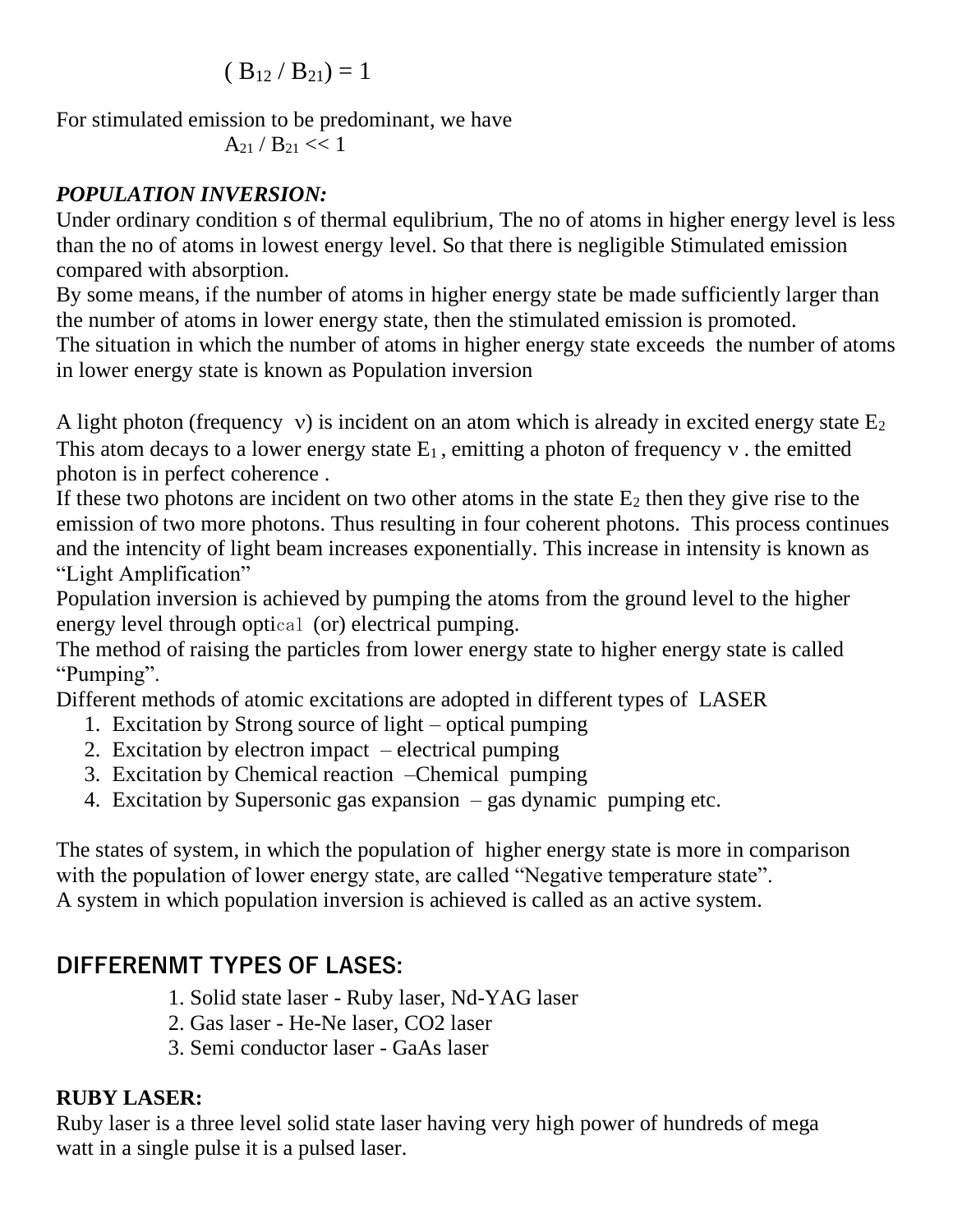The system consists of mainly three parts

- 1) *ACTIVE MATERIAL:* Ruby crystal in the form of rod.
	- Ruby  $\rightarrow$  Crystalline Al<sub>2</sub>O<sub>3</sub> + Cr (0.05%)

2) *RESONANT CAVITY:* A fully reflecting plate at the left end of the ruby crystal and partially reflecting end at the right side of the ruby crystal both the surfaces are optically flat and exactly parallel to each other.

3) *EXCITING SYSTEM:* A helical xenon flash tube with power supply source.

*CONSTRUCTION:* In ruby laser, ruby rod is a mixture of  $A1_2O_3+Cr_2O_3$ . It is a mixture of Aluminum oxide in which some of ions  $Al^{+3}$  ions concentration doping of  $Cr^{+3}$  is about 0.05%, then the colour of rod becomes pink. The active medium in ruby rod is  $Cr^{3}$  ions.

The length of the ruby rod is 4cm and diameter 5mm and both the ends of the ruby rod are silvered such that one end is fully reflecting and the other end is partially reflecting. The ruby rod is surrounded by helical xenon flash lamp tube which provides the optical pumping to raise  $Cr^{3}$  ions to upper energy level.



# **RUBY LASER**

The chromium atom has been excited to an upper energy level by absorbing photons of wave length  $5600A<sup>0</sup>$  from the flash lamp. Initially the chromium ions ( $Cr<sup>+3</sup>$ ) are excited to the energy levels  $E_1$  to  $E_3$ , the population in  $E_3$  increases.

Since the life time of  $E_3$  level is very less (10<sup>-8</sup>Sec). The  $Cr^{+3}$  ions drop to the level  $E_2$ which is matastable of life time  $10^{-3}$ Sec. The transition from E<sub>3</sub> to E<sub>2</sub> is non-radiative.

Since the life time of metastable state is much longer, the no of ions in this state goes on increasing hence population inversion achieved between the excited metastable state  $E_2$  and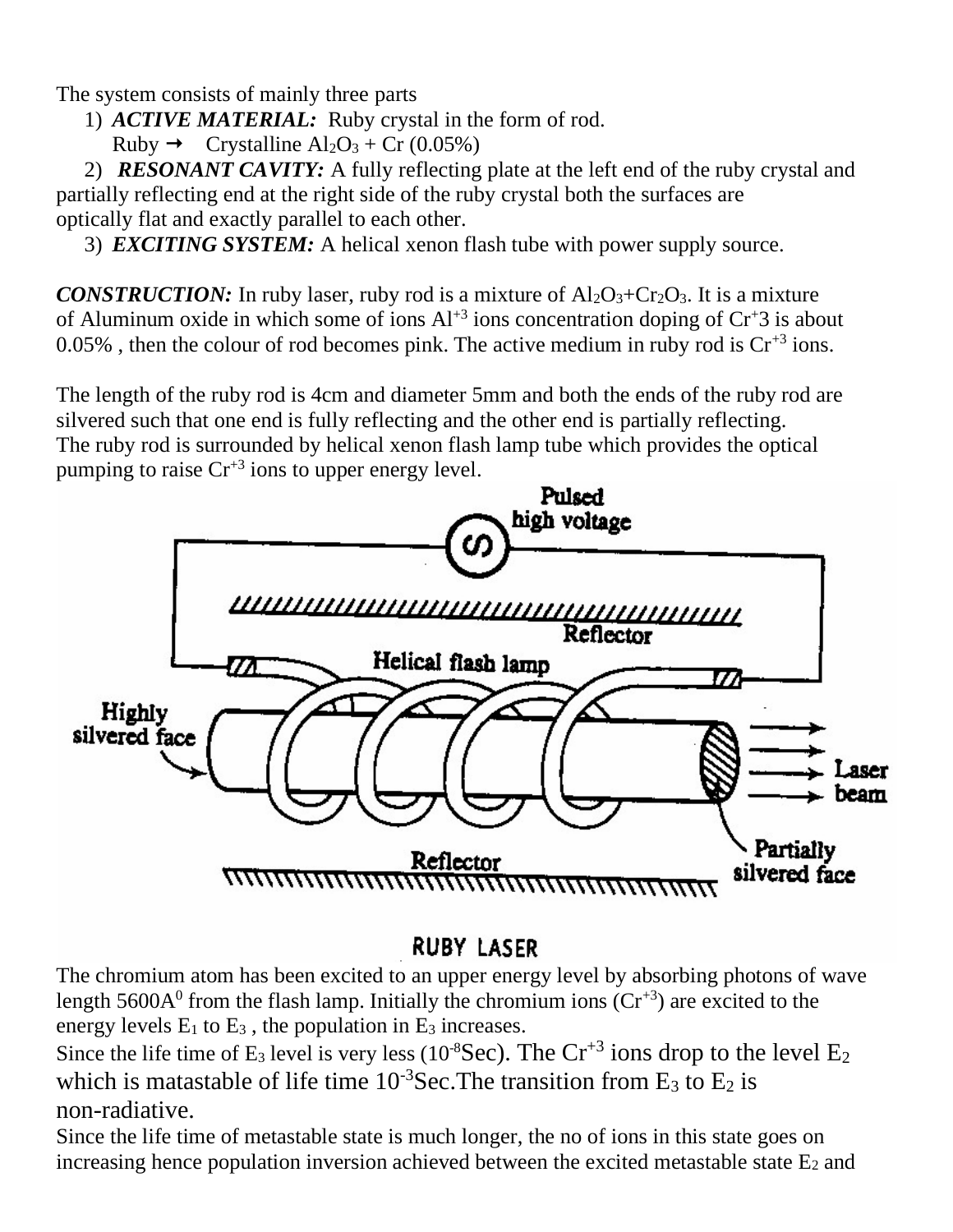the ground state  $E_1$ .



ENERGY LEVEL DIAGRAM OF Cr<sup>+++</sup> IN A RUBY CRYSTAL

When an excited ion passes spontaneously from the metastable state  $E_2$  to the ground state  $E_1$ . It emit a photon of wave length 6993A<sup>0</sup> this photon travel through the ruby rod and if it moving parallel to the axis of the crystal and it is reflected back and forth by the silver ends until it stimulates an excited ion in  $E<sub>2</sub>$ 

The emitted photon and stimulated photon are in phase the process is repeated again and again finally the photon beam becomes intense; it emerges out through partially silvered ends. Since the emitted photon and stimulating photon in phase, and have same frequency and are traveling in the same direction, the laser beam has directionality along with spatial and temporal coherence.

**IMPORTANCE OF RESONATOR CAVITY:** To make the beams parallel to each other curved mirrors are used in the resonator cavity. Resonator mirrors are coated with multi layer dielectric materials to reduce the absorption loss in the mirrors. Resonators act as frequency selectors and also give rise to directionality to the output beam. The resonator mirror provides partial feedback to the protons.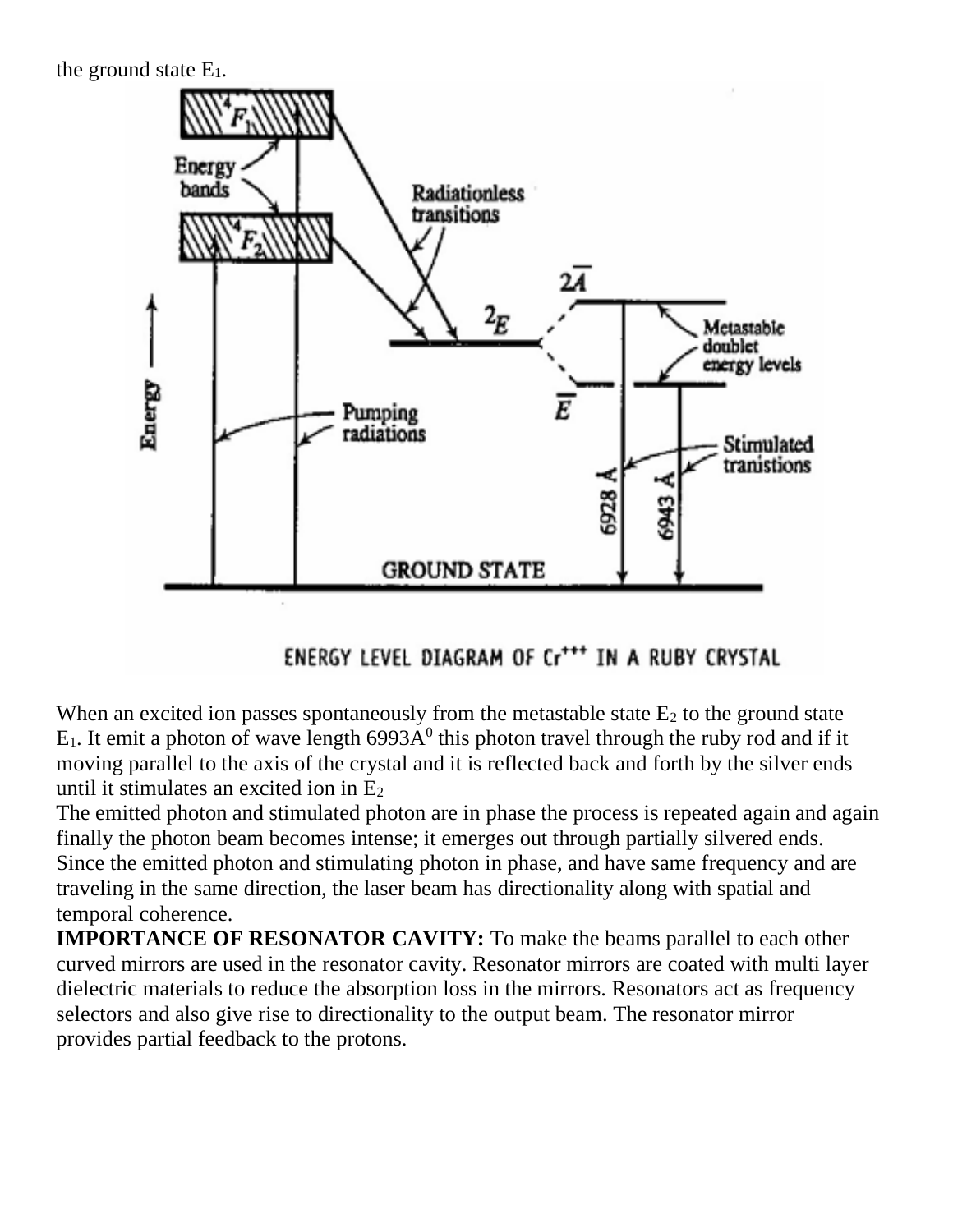# **He- Ne Laser**

## *CONSTRUTION:*

He - Ne gas laser consists of a gas discharge tube of length 80cm and diameter of 1cm. The tube is made up of quartz and is filled with a mixture of Neon under a pressure of 0.1mm of Hg. The Helium under the pressure of 1mm of Hg the ratio of He-Ne mixture of about 10:1, hence the no of helium atoms are greater than neon atoms. The mixtures is enclosed between a set of parallel mirrors forming a resonating cavity, one of the mirrors is completely reflecting and the other partially reflecting in order to amplify the output laser beam.



## *WORKING:*

When a discharge is passed through the gaseous mixture electrons are accelerated down the tube these accelerated electrons collide with the helium atoms and excite them to higher energy levels since the levels are meta stable energy levels he atoms spend sufficiently long time and